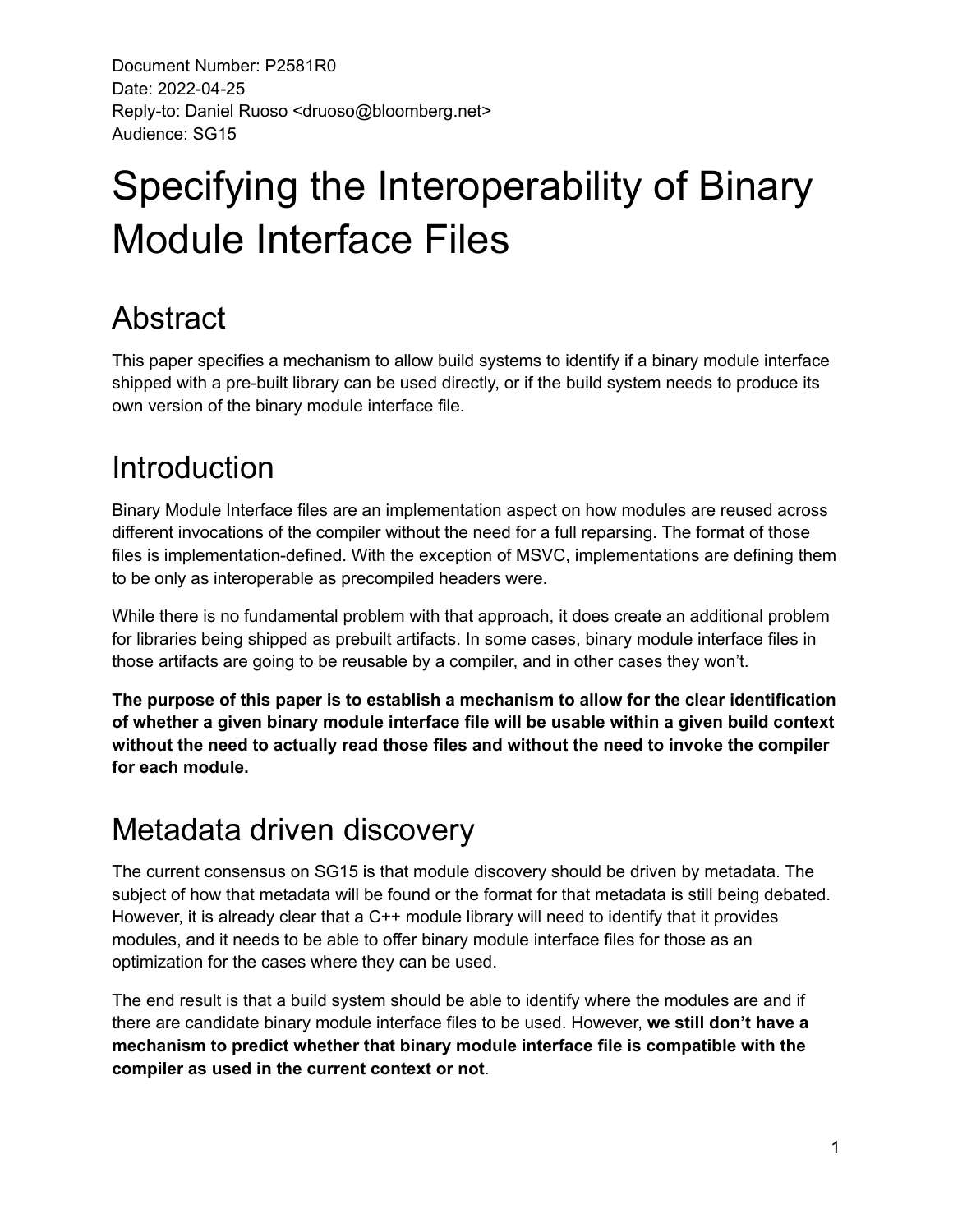Document Number: P2581R0 Date: 2022-04-25 Reply-to: Daniel Ruoso <druoso@bloomberg.net> Audience: SG15

## Binary Module Interface Format Identifiers

The proposal here is that **every Binary Module Interface file will have an identifier for the precise format of the file**. That identifier will then be presented in the metadata alongside the location of the file itself. This will also allow a library to be shipped with more than one binary module interface file for the same module, providing for different formats. It will also allow a build system to decide whether a binary module interface file is compatible without having to read the file at all.

#### Defining the Format Identifier

The scope of compatibility for consuming a binary module interface file can be limited by various factors, such as:

- The specific version and build of the compiler;
- The language standard;
- Specific ISA/ABI options;

Some of those are defined in terms of the arguments being passed to the compiler. Note, however, that this doesn't include all compiler options passed when parsing a module interface unit.

The format identifier, therefore, should be built only from the things that affect whether or not a particular binary module interface could be used in this translation.

Specifically, compilers may use a hashing mechanism to identify incoherency problems when several modules with transitive dependencies are used. For instance, if module "a" is built with one set of options when imported by module "b" and another set of options when imported by module "c", having modules "b" and "c" imported by a third translation unit would result in One-Definition-Rule violations.

It is important to notice that the format identifier is not the same as hashing used for those coherency checks, as those will, in general, depend on the specific options being used when parsing that particular interface unit. **It is a goal of this paper to avoid the need to invoke the compiler for each binary module interface in order to decide if it can be used or not**.

Another way to reason about this problem is that we want the format identifier to be only as specific as what would be needed to produce an equivalent binary module interface file once we used the additional instructions provided with the metadata for that module.

The implicit result of those two goals is that libraries that ship module interface units need to be limited in what kinds of instructions they are allowed to give to a system producing their own binary module interfaces for other modules. Particularly, **the metadata for a module should not specify any flag that may change the format identifier**. Resolving incoherencies on